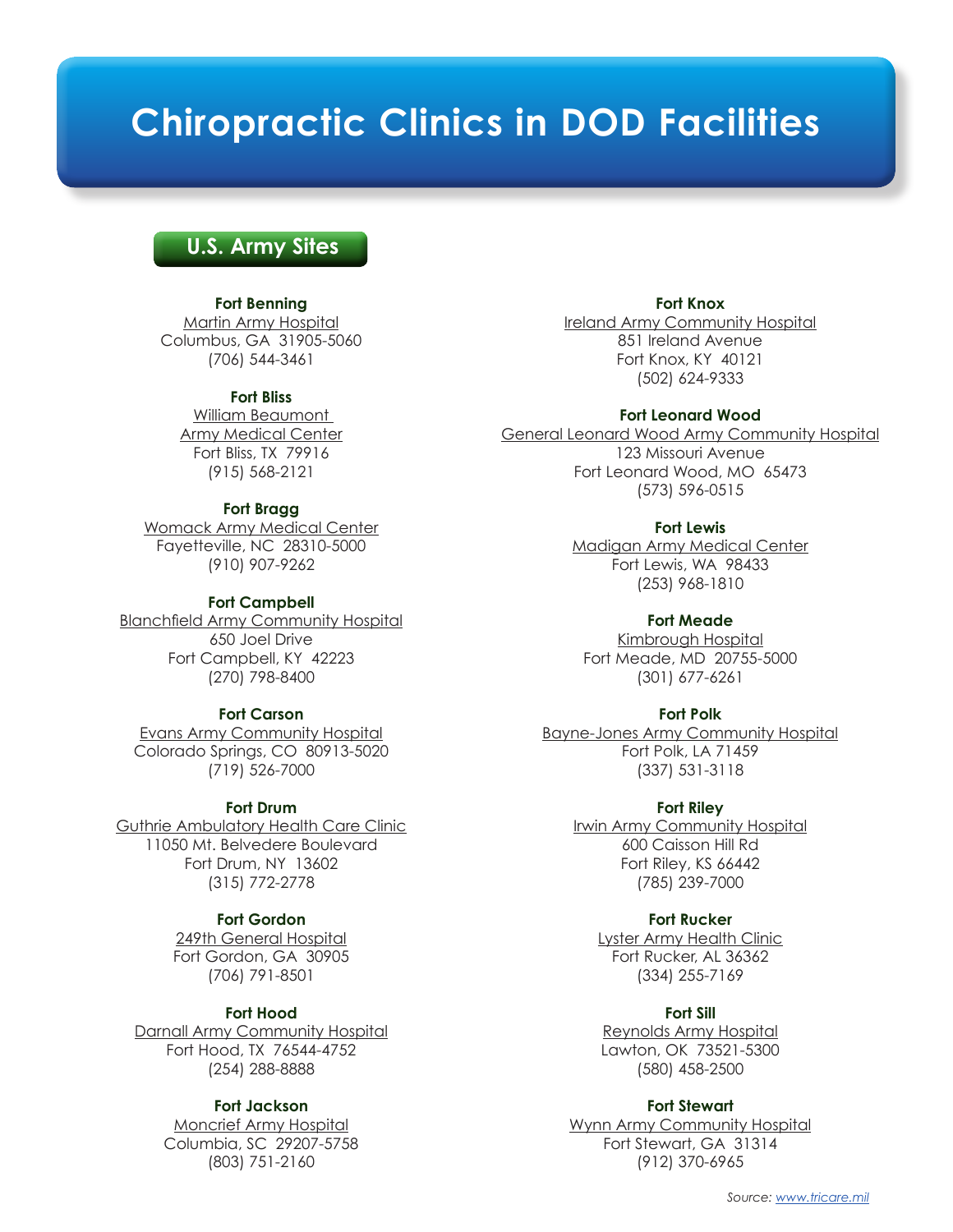#### **Fort Wainwright**

Bassett Army Community Hospital Fort Wainwright, AK 99703 (907) 353-4201

#### **Vilseck Army Health Clinic**

Vilseck, Germany DSN 476-2882 Civilian 09662-83-2882

#### **Landstuhl Regional Medical Center**

Landstuhl, Germany DSN 486-5762 Civilian 06371-86-5762

#### **Tripler Army Medical Center**

1 Jarrett White Road Honolulu, HI 96859-5000 (808) 433-6661

#### **Walter Reed Army Medical Center**

Washington, DC (202) 782-3501

## **U.S. Navy Sites**

#### **Camp Lejeune Naval Hospital**

Camp Lejeune, NC 28547 (910) 450-4300

#### **Camp Pendleton Naval Hospital**

Camp Pendleton, CA 92055-5008 (760) 725-0170/0172

#### **Jacksonville Naval Air Station Naval Hospital**

Jacksonville, FL 32214-5600 (904) 542-7300

## **Marine Corps Air Station, Cherry Point**

**Naval Hospital** PSC Box 8023 Cherry Point, NC 28533 (252) 466-0266

#### **Naval Health Clinic New England**

Groton, CT (401) 841-6334

#### **National Naval Medical Center**

Bethesda, MD 20889-5600 (301) 295-4611/4000

#### **Naval Health Clinic Hawaii**

Bldg. 1407 Makalapa Road Pearl Harbor, HI 96860-5058 (808) 473-1510

## **Naval Health Clinic Quantico**

Quantico, VA (703) 784-1827

## **Naval Hospital Beaufort**

1 Pinckney Boulevard Beaufort, SC 29902 (843) 228-5600

## **Naval Hospital Bremerton**

Bremerton, WA 98312 (360) 475-0725

## **Naval Hospital Lemoore**

Lemoore, CA (559) 998-4441

#### **Naval Hospital Okinawa**

Okinawa, Japan DSN 315-643-7494

#### **Naval Medical Center Portsmouth**

620 John Paul Jones Circle Portsmouth, VA 23708-2197 (757) 953-5000 / DSN 377-5000

#### **Naval Medical Center San Diego**

34800 Bob Wilson Drive San Diego, CA 92134 (619) 532-6418

#### **Naval Station Great Lakes**

Naval Hospital Great Lakes Great Lakes, IL 60088 (847) 688-4531

#### **Pensacola Naval Air Station**

Naval Hospital Pensacola Pensacola, FL 32512-0003 (850) 505-6601

#### **Robert E. Bush Naval Hospital**

Bldg 1145 Sturgis Street Twentynine Palms, California 92278-8250 (760) 830-2190



## **Andrews Air Force Base**

89 Medical Group 1050 West Perimeter Road Andrews AFB, MD 20762-6600 (240) 857-5911

#### **Davis Monthan Air Force Base**

4375 South Alamo Avenue Davis Monthan AFB, AZ 85707 (520) 228-2705